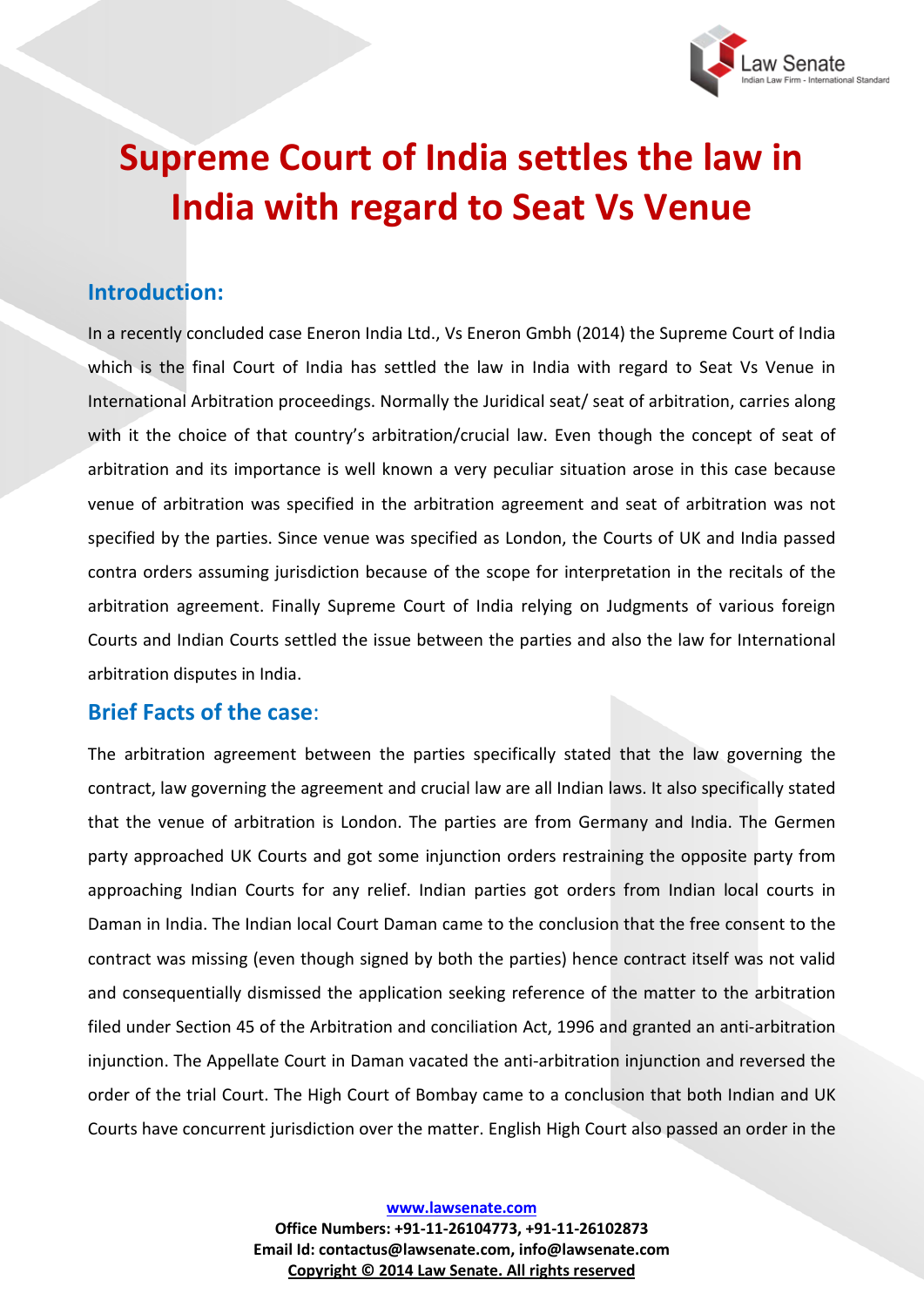

form of anti-arbitration order which was later vacated on some undertakings (which are not that relevant to the present topic) given by the parties. The High Court of Bombay disposed the Writ petitions with the following points:

- A. The scope of the enquiry under the Writ Petition No. 7804 of 2009 is restricted to the existence of the arbitration agreement and not the main underlying contract (which can be challenged before the Arbitral Tribunal);
- B. Prima facie, there is an arbitration agreement;
- C. The curial law of the arbitration agreement is India;
- D. London, designated as the *venue* in Clause 18.3 of the draft IPLA, is only a convenient geographical location;
- E. London is not the *seat*;
- F. English Courts have concurrent jurisdiction since the *venue* of arbitration is London.

### **Legal questions arose in the case before the Supreme Court of India:**

In the Supreme Court of India parties argued the following points:

- 1. There was no concluded contract and hence arbitration agreement was not valid
- 2. It was also argued that the matter cannot be referred to arbitration because this arbitration agreement is unworkable and reference cannot be made without altering the arbitration agreement which is not permissible in law. (Relied Upon Bushwall Vs Vortex(1976) 1 WLR 591& Shin Satellite Co Ltd., Vs Jain Studio Ltd., (2006)2SCC628)
- 3. Even though seat of arbitration is not specifically stated in the arbitration agreement, can the seat of arbitration be determined by the court on the basis of the other components of the arbitration agreement?

## **Final Decision of the Court:**

The Supreme Court of India held that there are very strong indicators to suggest that the parties always understood that the *seat* of arbitration would be in India and London would only be the *"venue"* to hold the proceedings of arbitration. We find force in the contention that the facts of the present case would make the ratio of law laid down in **Naviera Amazonica Peruana S.A.** v.

**www.lawsenate.com**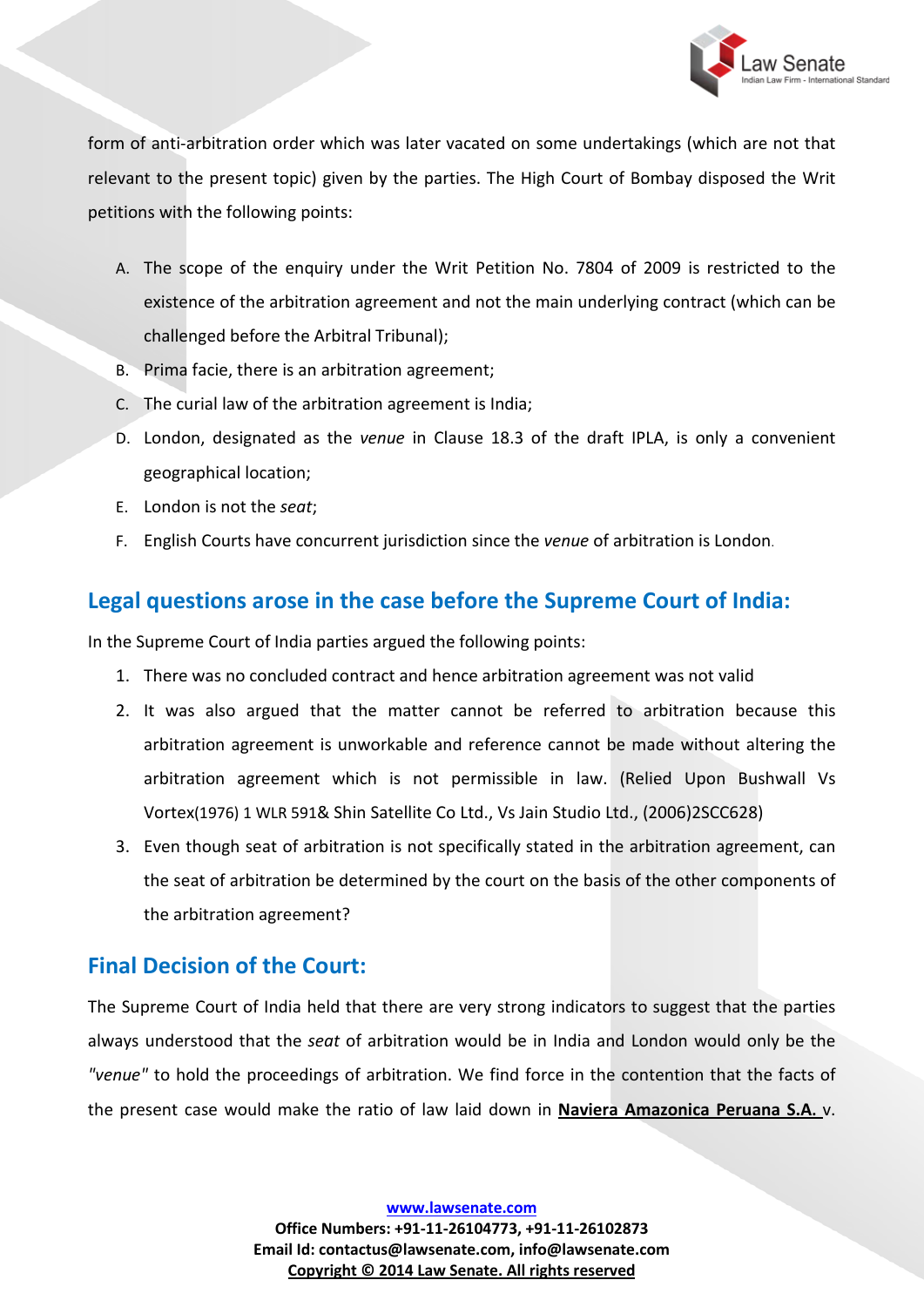

**CompaniaInternacional De Seguros Del Peru** 1988 (1) Lloyd's Rep 116',applicable in the present case. On the facts of the case, it was observed in Naviera Amazonica case (supra) that since there was no contest on Law 1 and Law 2, the entire issue turned on Law 3, "the law governing the conduct of the arbitration". This is usually referred to as the *curial or procedural law, or the lexfori.* Thereafter, the Court approvingly quoted the following observation from *Dicey and Morris on the Conflict of Laws* (11<sup>th</sup>Edn.): "English Law does not recognize the concept of a de-localized arbitration or of arbitral procedures floating in the rans national firmament, unconnected with any municipal system of law". It is further held that "accordingly every arbitration must have a '*seat*' or 'locus arbitri' or 'forum' which subjects its procedural rules to the municipal law which is there in force". The Court thereafter culls out the following principle:

*Where the parties have failed to choose the law governing the arbitration proceedings, those proceedings must be considered, at any rate prima facie, as being governed by the law of the country in which the arbitration is held, on the ground that it is the country most closely connected with the proceedings*

The aforesaid classic statement of the conflict of law rules as quoted in Dicey and Morris on the Conflict of Laws (11<sup>th</sup>Edn.), Vol. 1, was approved by the House of Lords in **James Miller and** Partners Ltd. v. Whitworth Street Estates (Manchester) Ltd. (1970) 1 Lloyd's Rep. 269 : (1970) A.C. 583 Mustill, J. in **Black Clawson International Ltd.** *v.* **PapierwerkeWaldhof-Aschaffenburg A.G.** (1981) 2 Lloyd's Rep. 446 at P. 453, a little later characterized the same proposition as "the law of the place where the reference is conducted, the lexfori". The position of law in India is the same.

Applying the same closest and the *intimate* connection to arbitration, it would be seen that the parties had agreed that the provisions of Indian Arbitration Act, 1996 would apply to the arbitration proceedings. By making such a choice, the parties have made the *curial law* provisions contained in Chapters III, IV, V and VI of the Indian Arbitration Act, 1996 applicable. In **[Bharat](http://www.lawsenate.com/case-studies/bharat-aluminium-company-vs-kaiser-aluminium-technical-services.html)  Aluminium Co.** v. **[Kaiser Aluminium](http://www.lawsenate.com/case-studies/bharat-aluminium-company-vs-kaiser-aluminium-technical-services.html)** (2012) 9 SCC 552 it has been categorically held that Part I of the Indian Arbitration Act, 1996, will have no application, if the *seat* of arbitration is not in India.

**www.lawsenate.com**